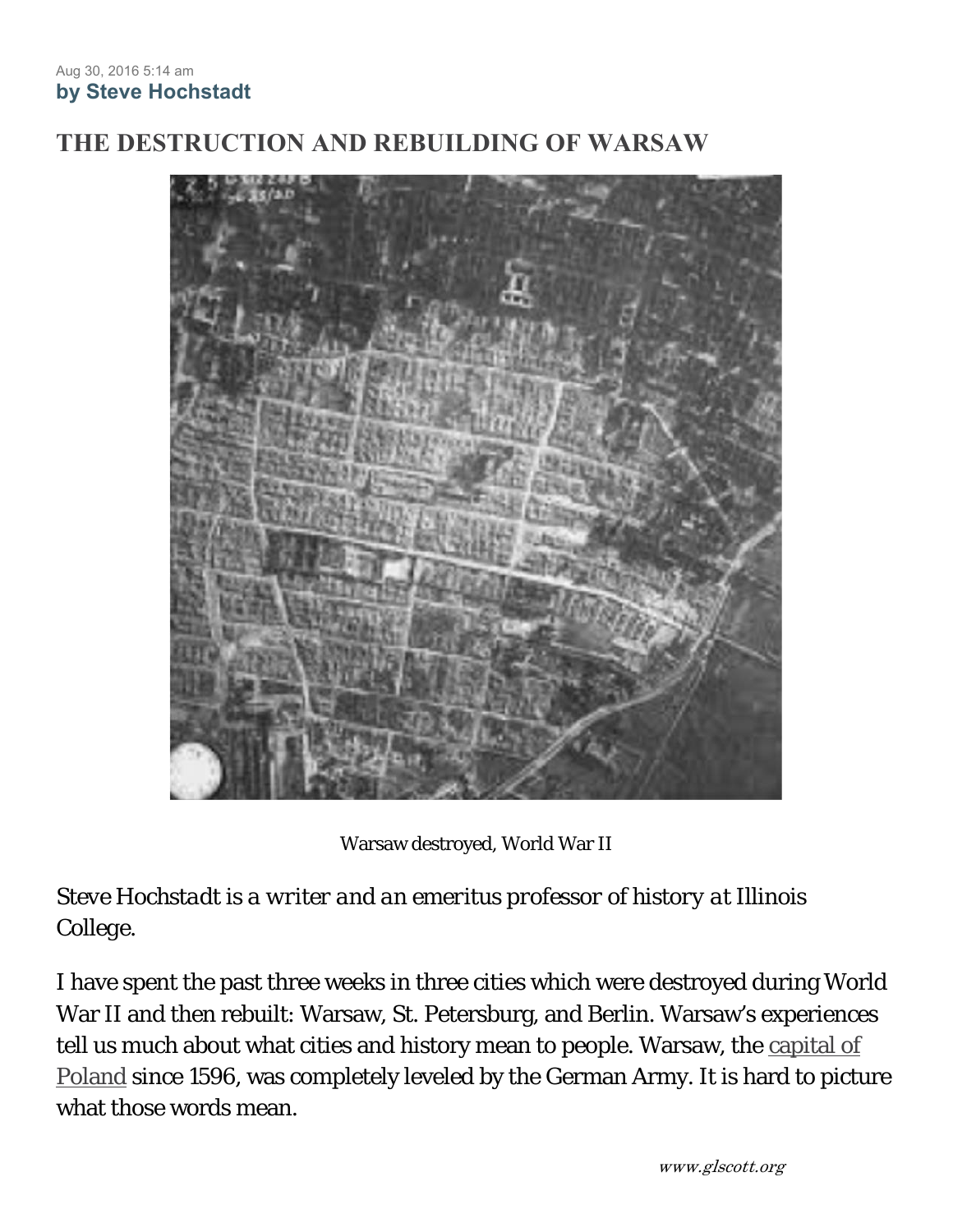Even before the Germans attacked Poland, architects developed a plan to obliterate the city and its 1.3 million people, and then rebuild a model provincial German city one-tenth that size. During the invasion of Poland in September 1939, the Luftwaffe made the largest air raid in history up to that time on Warsaw, a terror attack with incendiary bombs meant to demoralize the Polish people. Thousands of civilians were killed and buildings ruined.

A few years later, after the uprising of the last few thousand Jews in the Warsaw Ghetto in April 1943, that portion of the central city was entirely razed to the ground by the Wehrmacht, by bombing and bulldozers, following an order from Heinrich Himmler.

In August 1944, a second uprising in Warsaw began. As the Soviet Army approached from the east, Polish underground forces attacked the German occupiers, hoping to liberate the city themselves. The Soviets halted their advance, allowing the German Army to overwhelm the rebels and then use a special Annihilation and Incineration Detachment to methodically destroy the whole city, burning libraries and blowing up churches. Hitler's order was clear: "Warsaw has to be pacified, that is, razed to the ground."

By the end of the war, about 90% of Warsaw's buildings had been demolished and most of its population murdered, significantly greater destruction than was caused by the atomic bombs in Hiroshima and Nagasaki.

Already during the German occupation, Polish architects and city planners risked their lives to document existing historic structures and to plan for rebuilding. After the war's end, the new Communist leaders of Poland considered moving the capital to another city. No modern city had ever been rebuilt after such complete demolition. Polish patriots who had fought in the resistance argued that the historical architectural substance of Warsaw represented the Polish nation and should be rebuilt.

Over the next 7 years, a replica of old Warsaw was constructed. The destruction of the city center was so complete that 22 paintings of city streets done in the 1770s by the Venetian painter **Bernardo Bellotto** were used to recreate historic buildings. Bricks from the rubble and fragments of architectural details were reused. Warsaw's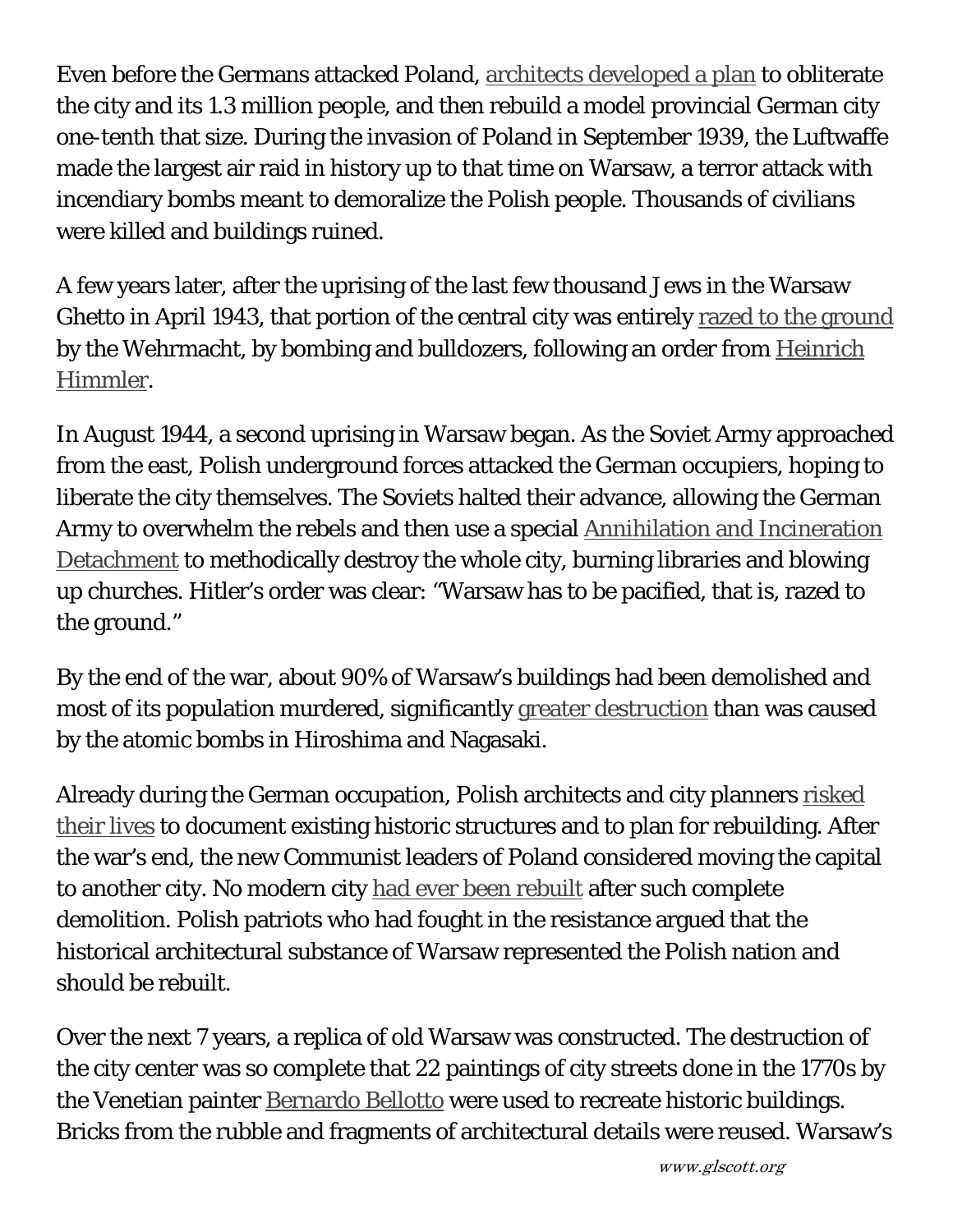citizens returned by the thousands to help in the reconstruction, following the motto, "The entire nation builds its capital." Unlike the rebuilding of German cities, no foreign funds were available for Warsaw. The entire reconstruction was paid for by popular donations to the Social Fund for the Rebuilding of the Capital.

Is Warsaw now an architectural Disneyland of fake "old" buildings? No, it is a reborn place of remembrance, a monument to the importance of the past for the present. Warsaw's tragic history is displayed everywhere in monuments, plaques, sculptures and signs that remind residents and visitors of the two uprisings in 1943 and 1944, of the responsibility of Germans and Russians for the city's historical agonies, and of the pride of the Polish people in their resurrected capital.

Public historical reminders, as in every country, tell only a partial story. As national politics shift, so does the narrative told by a community's memorials, usually with a long delay. In June 2016, the Polish government decided to remove 229 monuments across the country to the Soviet "liberation" of Poland. The demoted memorials will be gathered in an open air museum at a former Soviet army base outside of Warsaw. The education director of the Institute of National Remembrance explained that these monuments propagate "what we consider as untruth: gratitude for having given Poland independence."

The conflicted national Polish reaction to their Jewish fellow citizens, which occasionally included massacres of Jews during and after the German occupation, is not addressed in public monuments. That difficult story is still politically controversial and may require more time to become part of accepted Polish history.

The fateful decision to recover a nation's history by rebuilding Warsaw, to undo the destruction of war and racism, has implications beyond Poland. The destruction of cities in the Middle East in the Syrian civil war or by the terrorists of ISIS raises similar questions about what will happen in the future – rebuilding the old or constructing the new. On a smaller scale, American towns like Jacksonville have faced similar decisions. The urban renewal craze of the 1960s and 1970s often led to the replacement of historic buildings by ugly new construction, as in Jacksonville's central square. More recently, considerable funds have been used to remove those architectural mistakes and to invest in the recovery of unique local architectural history. As in Poland and elsewhere, reconstruction of local history means the

www.glscott.org